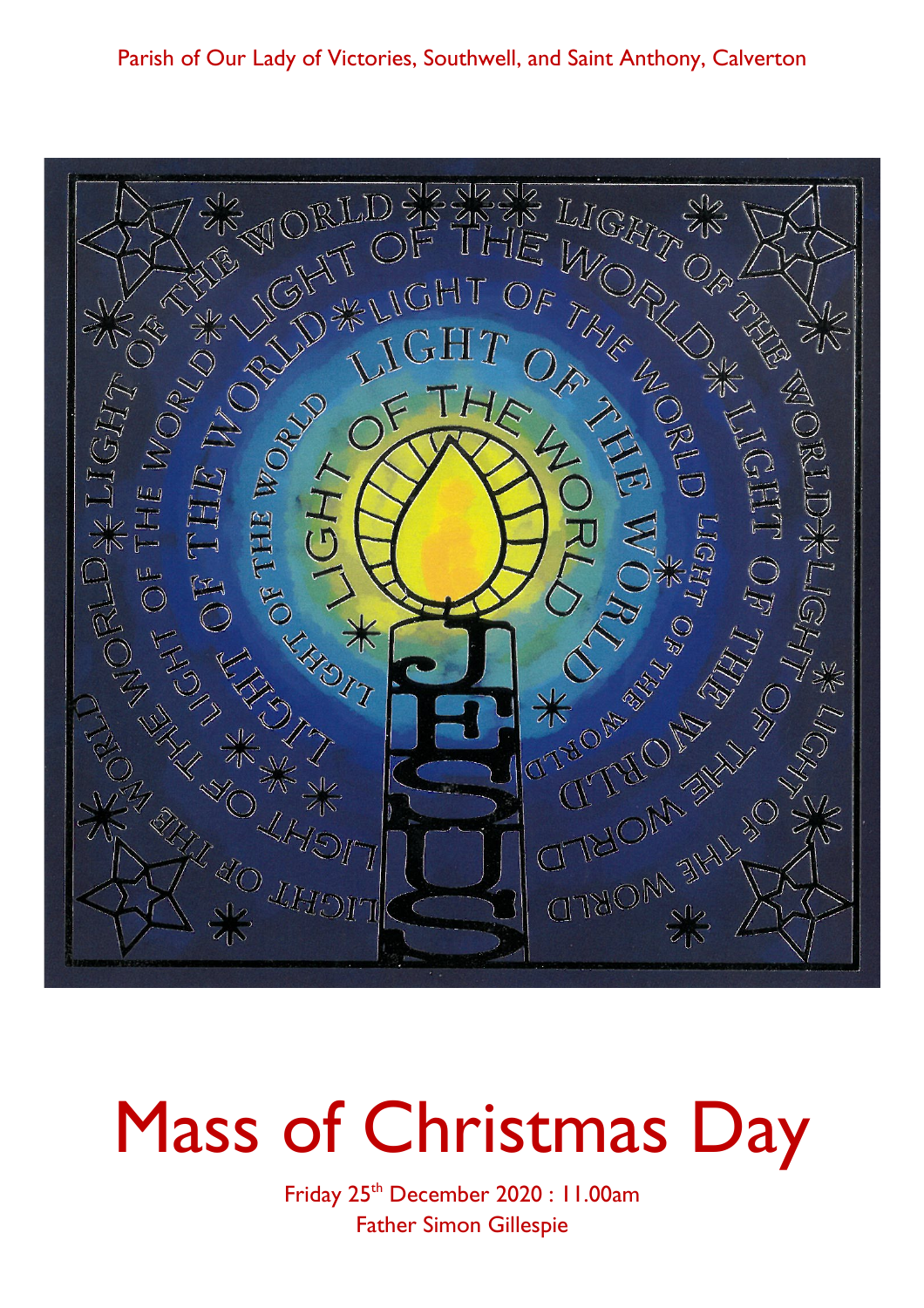In order to comply with the Bishop's guidelines on celebrating Masses in the covid-19 period there'll be some differences in that way we come to Mass and the way Mass is celebrated. These were outlined to you when you book for Mass, and are detailed in the parish newsletter. Please take a few moments before Mass to remind yourself of these guidelines, and please follow these directions, recognise that those stewards asking you to follow the directions are volunteers themselves:

- **※** Please don't attend if you show any symptoms of covid-19;
- $\overline{∗}$  Try to arrive no earlier than half an hour before Mass, and no later than ten minutes before Mass, to allow time for each person to enter one-by-one;
- $\Phi$  Even if you arrive on foot, enter via the car park and follow the one-way signs, waiting by the 2 metre markers in front of the church door if others have arrived before you;
- $\overline{•}$  Entry will be via the main door of the church:
- $\Phi$  Ensure you bring a mask to wear throughout the time in church, except when receiving Holy Communion;
- $\Phi$  Please use the hand-sanitiser (provided) on arrival;
- $\overline{∗}$  Please take one of these Mass Sheets, and a Newsletter, and take them home with you after Mass;
- $\Phi$  Put your weekly offering into the basket in the narthex;
- There won't be any holy water available, the repository will be closed, and there are no Catholic papers currently available;
- $\overline{∗}$  Please sit on the seat to which you are directed, following the (marked) one-way system. Seating will be from the front of church first, and parishioners will be seated at two-metre intervals (in Southwell it might be possible to seat couples next to each other, and families in a single pew; in Calverton the chairs have been laid out singularly, and so each person, except for babes-in-arms, will be at a two-metre distance from the next person):
- \* Please avoid any contact with other parishioners; please don't speak before Mass unless necessary;
- $\Phi$  Only the disabled toilet will be available for use, and only if absolutely necessary. If you do use the toilet, please do so before you are seated, and then go to your seat (in Southwell, by exiting the church hall lobby, walking around the side of the church, and re-entering the church through the main door, following the one-way system);
- ₩ Windows and doors will be open to enable as much ventilation as possible;
- $\Phi$  During Mass there are some differences in the celebration, in particular:
	- o There will be no entrance procession;
	- o There will be no congregational singing;
	- o Responses will be made with quiet voices;
	- o There will be no ministries (eg altar servers, readers);
	- o There will be no sign of peace;
	- o Holy Communion will be distributed immediately following Mass;
- After Mass you will be invited to receive Holy Communion. If you are not receiving Holy Communion for whatever reason please simply follow the one-way system to leave church.
- **E** Blessings will not be given to those not receiving Holy Communion since the entire congregation has been blessed only a few moments before.
- \* Whether receiving Holy Communion or not, please then leave the church following the one-way system, out into the car park (in Southwell, through the parish hall lobby) and please leave immediately.

Before Mass will be heard carols sung by the children of Saint Philip Neri with Saint Bede Catholic Voluntary Academy, Mansfield: Maranatha; O come, O come Emmanuel; When is he coming; The angel Gabriel from heaven came; Stay awake be ready; No room at the inn; See him lying (Calypso carol); Kings from the east; Little drummer boy; Silent night (Polish and English); O come and join the  $d$ ance

As the start of Mass all STAND, and with Father Simon proclaim the entrance antiphon:

A child is born for us, and a son is given to us; his sceptre of power rests upon his shoulder, and his name will be called Messenger of great counsel.

## **Fntrance Rites**

In the name of the Father, and of the Son, and of the Holy Spirit. Amen

The grace of our Lord Jesus Christ, and the love of God, and the communion of the Holy Spirit be with you all.

And with your spirit.

Brothers and sisters, let us acknowledge our sins, and so prepare ourselves to celebrate the sacred mysteries.

I confess to almighty God, and to you, my brothers and sisters, that I have greatly sinned, in my thoughts and in my words, in what I have done and in what I have failed to do, through my fault, through my fault, through my most grievous fault; therefore I ask blessed Mary ever-Virgin, all the Angels and Saints, and you, my brothers and sisters, to pray for me to the Lord our God.

May almighty God have mercy on us, forgive us our sins, and bring us to everlasting life.

Amen.

Lord, have mercy. Lord, have mercy. Christ, have mercy. Christ, have mercy. Lord, have mercy. Lord, have mercy.

Glory to God in the highest,

and on earth peace to people of good will. We praise you, we bless you, we adore you, we glorify you, we give you thanks for your great glory, Lord God, heavenly King, O God, almighty Father. Lord Jesus Christ, Only Begotten Son, Lord God, Lamb of God, Son of the Father, you take away the sins of the world, have mercy on us; you take away the sins of the world, receive our prayer; you are seated at the right hand of the Father, have mercy on us. For you alone are the Holy One, you alone are the Lord, you alone are the Most High, Jesus Christ, with the Holy Spirit, in the glory of God the Father. Amen.

#### At the end of the Collect all respond:

... who lives and reigns for ever and ever. Amen.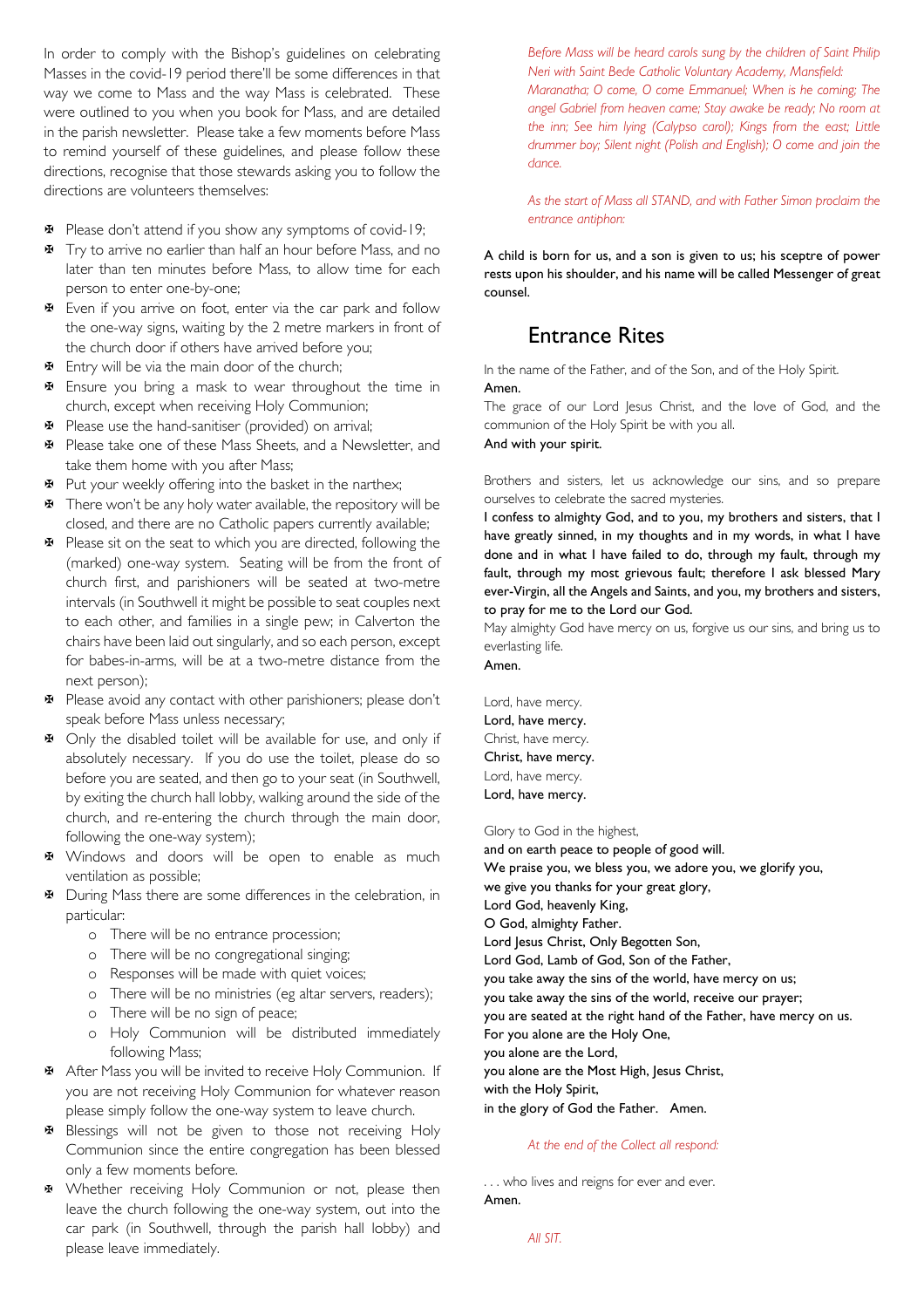# Liturgy of the Word

The first reading is taken from the prophet Isaiah (52:7-10): Rejoice, for the Lord is consoling his people.

The word of the Lord. Thanks be to God.

The responsorial is taken from Psalm 97(98): I-6:

All the ends of the earth have seen the salvation of our God.

The second reading is taken from the letter to the Hebrews (1:1-6): God has spoken to us through his Son.

#### The word of the Lord. Thanks be to God.

#### All STAND.

The Gospel Acclamation is sung by Father Simon alone.

The Gospel is taken from Saint John (1:1-18): The Word was made flesh, and lived among us.

The Lord be with you. And with your spirit. A reading from the holy Gospel according to John. Glory to you, O Lord.

#### At the end of the Gospel:

The Gospel of the Lord. Praise to you, Lord Jesus Christ.

All SIT for the homily, preached by Father Simon.

#### All STAND as we proclaim our Profession of Faith:

I believe in one God, the Father almighty, maker of heaven and earth, of all things visible and invisible.

I believe in one Lord Jesus Christ, the Only Begotten Son of God, born of the Father before all ages. God from God, Light from Light, true God from true God, begotten, not made, consubstantial with the Father: through him all things were made. For us men and for our salvation he came down from heaven,

> On the solemnity of Christmas it is traditional to KNEEL during the following words, in honour of Jesus' incamation:

### and by the Holy Spirit was incarnate of the Đirgin Mary, and became man.

For our sake he was crucified under Pontius Pilate, he suffered death and was buried, and rose again on the third day in accordance with the Scriptures. He ascended into heaven and is seated at the right hand of the Father. He will come again in glory to judge the living and the dead and his kingdom will have no end.

I believe in the Holy Spirit, the Lord, the giver of life, who proceeds from the Father and the Son, who with the Father and the Son is adored and glorified, who has spoken through the prophets.

I believe in one, holy, catholic and apostolic Church. I confess one baptism for the forgiveness of sins and I look forward to the resurrection of the dead and the life of the world to come. Amen.

# Liturgy of the Eucharist

#### As the gifts are prepared all respond:

Blessed are you. Lord God of all creation, for through your goodness we have received the bread we offer you: fruit of the earth and work of human hands, it will become for us the bread of life. Blessed he God forever

Blessed are you, Lord God of all creation, for through your goodness we have received the wine we offer you: fruit of the vine and work of human hands, it will become our spiritual drink. Blessed be God for ever.

#### After the altar and gifts have been prepared all STAND:

Pray brothers and sisters, that my sacrifice and yours may be acceptable to God, the almighty Father.

May the Lord accept the sacrifice at your hands, for the praise and glory of his name, for our good and the good of all his holy Church.

#### After the Prayer over the Offerings the Preface begins:

The Lord be with you. And with your spirit. Lift up your hearts. We lift them up to the Lord. Let us give thanks to the Lord our God. It is right and just.

#### At the end of the Preface:

Holy, Holy, Holy Lord God of hosts. Heaven and earth are full of your glory. Hosanna in the highest. Blessed is he who comes in the name of the Lord. Hosanna in the highest.

The congregation is invited to SIT during the Eucharistic Prayer.

#### During the Eucharistic Prayer.

The mystery of the Faith: When we eat this Bread and drink this Cup, we proclaim your Death, O Lord, until you come again.

#### At the end of the Eucharistic Prayer:

Through him, and with him. and in him O God, almighty Father, in the unity of the Holy Spirit. all glory and honour is yours, for ever and ever.  $\Delta$ mon

#### All STAND.